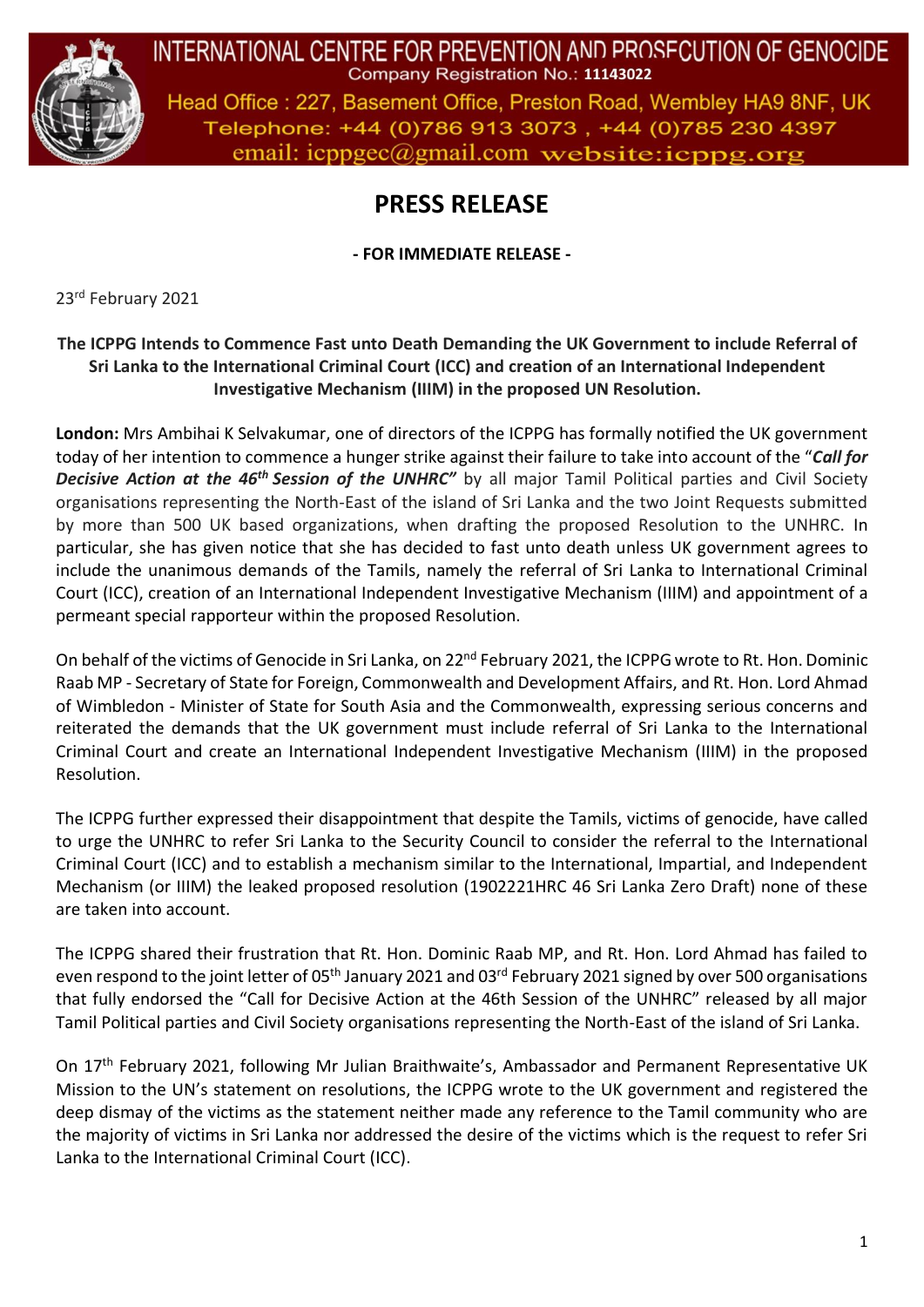

INTERNATIONAL CENTRE FOR PREVENTION AND PROSFCUTION OF GENOCIDE Company Registration No.: 11143022 Head Office: 227, Basement Office, Preston Road, Wembley HA9 8NF, UK Telephone: +44 (0)786 913 3073, +44 (0)785 230 4397 email: icppgec@gmail.com website:icppg.org

The ICPPG pointed out that the Sri Lankan state has perpetrated genocide on the Tamil Nation and the genocide against the Tamils continues to this very day. Through the destruction of monuments, obstruction of equality, elimination of language and history, the Tamil genocide continues unabated in Sri Lanka with impunity. Tamils are stripped of their human rights and are still seeking justice and answers, nearly 12 years since the end of the war. Genocide continues to be implemented on the Tamil Nation, through the Sri Lankan state. The current Sri Lankan Government took a step further and officially withdrew from the cosponsorship of HRC Resolutions 30/1, 34/1 and 40/1 and walked away from HRC's accountability process. Hence, the victims are now forced to request UK government to consider the referral to the ICC since there is no other avenue to obtain justice for the atrocity crimes committed against themselves, their relatives, friends, and neighbours.

The ICPPG established that this is the same demand that Tamils across the globe have consistently repeated since the height of the Tamil Genocide in 2009. This is also the unanimous demand of all the victims including the Tamils, Muslims, and other ethnic groups in Sri Lanka.

In 2015, more than 1.5 million people around the world (70,000 in Sri Lanka) signed a petition to 'Refer Sri Lanka to the ICC'<sup>1</sup>.

In 2019, the International Commission of Jurists said that referral of Sri Lanka to the ICC was "fully warranted"<sup>2</sup>.

In February 2019, the ICPPG submitted a petition to the Rt. Honourable Prime Minister requesting the UK government to introduce a Resolution at the UNHRC 2020 Referring Sri Lanka to the ICC.

On 05th January 2021, a Joint Request signed by 250 organization in the UK was submitted to the UK government requesting to sponsor a resolution to create an International Independent Investigative Mechanism (IIIM) like the one established for Myanmar mandated to collect evidence of the most serious international crimes and violations of international law and prepare files for criminal prosecution. This made it clear that a meaningful International Independent Investigative Mechanism should gather evidence from the Tamils affected by the genocide whilst also making use of the information and evidence contained in the OISL Report of September 2015<sup>3</sup>. The purpose behind this was the intention to prevent systematic destruction of evidence by the Sri Lankan authorities, preserve evidence and prepare case files to the criminal standard to be presented to the ICC in the future.

On 15th January 2021, with a single voice, all major Tamil Political parties and Civil Society organisations from the North-East of Sri Lanka have advocated the referral of the situation in Sri Lanka to the ICC and any other appropriate and effective international accountability mechanisms to hear the charges of genocide, war crimes, and crimes against humanity. A joint statement referred as the "Call for Decisive Action at the

iiim-on-sri-lanka-at-unhrc/

<sup>1</sup> https://www.colombotelegraph.com/index.php/a-million-people-counting-want-sri-lanka-referred-to-the-icc/

<sup>2</sup> https://www.tamilguardian.com/content/referring-sri-lanka-icc-%E2%80%98fully-warranted%E2%80%99-says-icj

<sup>&</sup>lt;sup>3</sup> https://www.colombotelegraph.com/index.php/hundreds-of-british-tamil-organizations-unite-to-bring-a-resolution-to-create-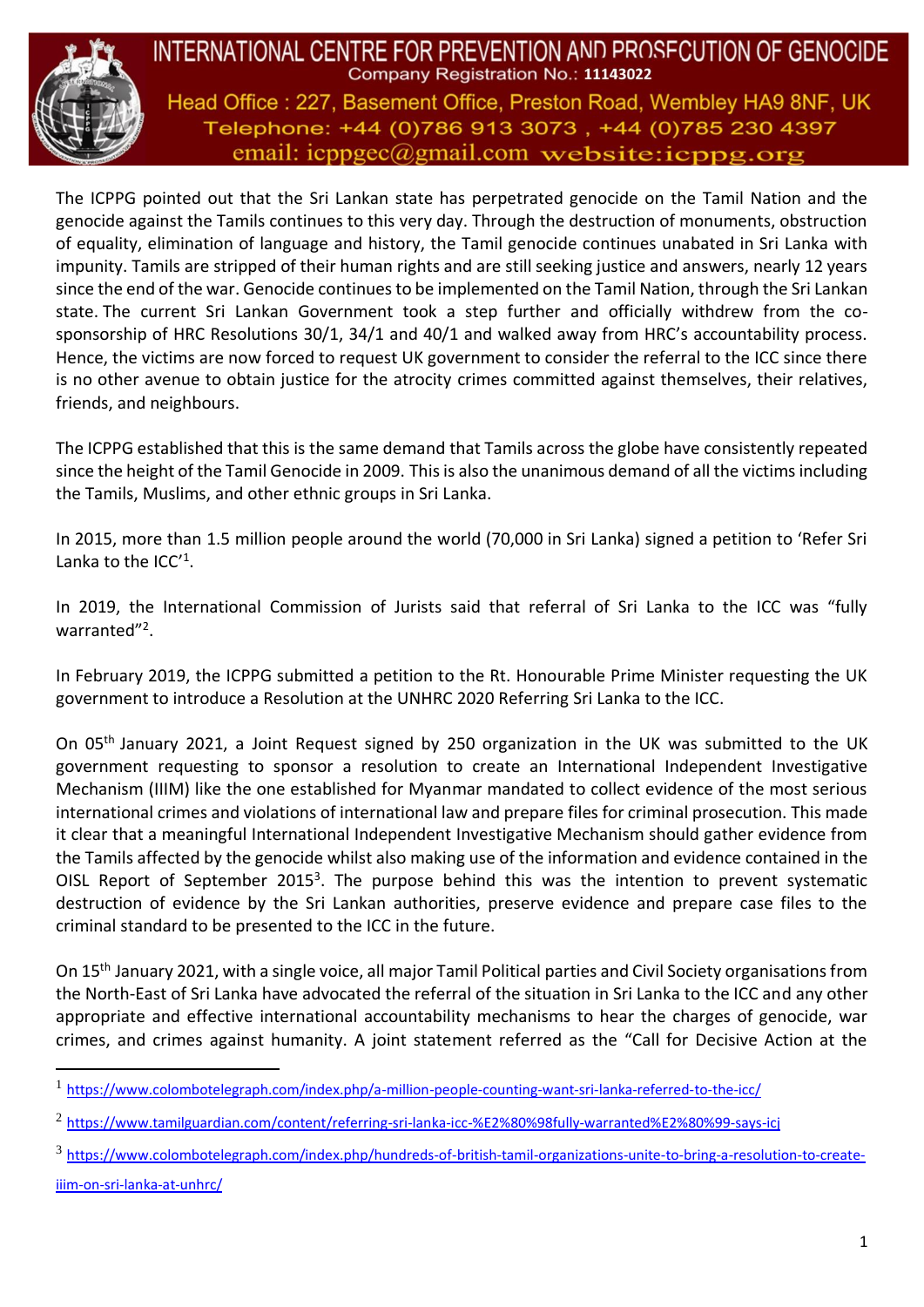

INTERNATIONAL CENTRE FOR PREVENTION AND PROSFCUTION OF GENOCIDE Company Registration No.: 11143022 Head Office: 227, Basement Office, Preston Road, Wembley HA9 8NF, UK Telephone: +44 (0)786 913 3073, +44 (0)785 230 4397 email:  $icpp\text{gec}(\partial g)$ mail.com website: $icppg.$ org

46th Session of the UNHRC" signed by all major Tamil Political parties and Civil Society organisations representing the North-East of the island of Sri Lanka was submitted to the UNHRC<sup>4</sup>.

Accordingly, on 04<sup>th</sup> February 2021, a second Joint Request unitedly signed by more than 500 organizations, was submitted to the UK government, fully endorsing the above call Tamil Political parties and Civil Society organisations from the North-East of Sri Lanka and reiterating the request for the referral to ICC<sup>5</sup>.

On 27th January 2021, the High Commissioner in her Report A/HRC/46/20 stated that the 2015 Office of the High Commissioner for Human Rights Investigation on Sri Lanka (OISL) documented "the total failure of domestic mechanisms", including past presidential commissions of inquiry, to ensure accountability and examined "the deeply entrenched barriers to justice in the domestic criminal justice system, particularly for international crimes".

When referring to her February 2020 Report, the UN High Commissioner, very clearly stated that she is "not convinced that appointment of yet another commission of inquiry will advance accountability". She also unambiguously urged the UN Human Rights Council Member States to take steps toward the referral of the situation in Sri Lanka to the ICC<sup>6</sup>.

From 3<sup>rd</sup> February to 7<sup>th</sup> February 2021, despite intimidation and threats by the Sri Lankan security forces, tens of thousands of Tamils in Sri Lanka participated in the massive "Walk For Justice For Tamils (Pothuvil to Polikandy Protest P2P)" that took place in Sri Lanka and courageously reinforced their call for a referral of Sri Lanka to the ICC<sup>7</sup>.

The ICPPG added that it is evident that the successive Sri Lankan Governments have failed to implement any of the HRC Resolutions, including the ones they voluntarily co-sponsored in the first place. They have not only failed to take any meaningful steps to implement the Resolutions that it co-sponsored but also the President, Prime Minister and senior members of the Government have repeatedly and categorically stated that they will not implement the HRC Resolution. Several senior military officials who have been credibly accused of committing war crimes have been given promotions and treated as "war heroes." One officer who was named in the UN reports as a suspected war criminal was promoted as a four-star General. Brigadier Priyanka Fernando who remains convicted by the British Court had been promoted for issuing slit throat death threats to the Tamils who had been peacefully demonstrating in the UK<sup>8</sup>.

international-criminal-court-icc-tgte

<sup>4</sup> https://www.lankanewsweb.net/79-human-rights/76513-tamil-parties-call-for-decisive-action-at-46th-session-of-unhrc

<sup>5</sup> https://www.namathueelanadu.com/?p=18756

<sup>6</sup> https://www.tamilguardian.com/content/un-human-rights-chief-urges-council-'explore-all-possible-avenues'-accountabilitysri-lanka

<sup>&</sup>lt;sup>7</sup>https://www.einnews.com/pr\_news/535441814/massive-tamil-p2p-rally-reinforces-call-for-referral-of-sri-lanka-to-

<sup>8</sup> https://www.army.lk/news/brig-priyanka-fernando-new-director-real-estate-quartering-assumes-office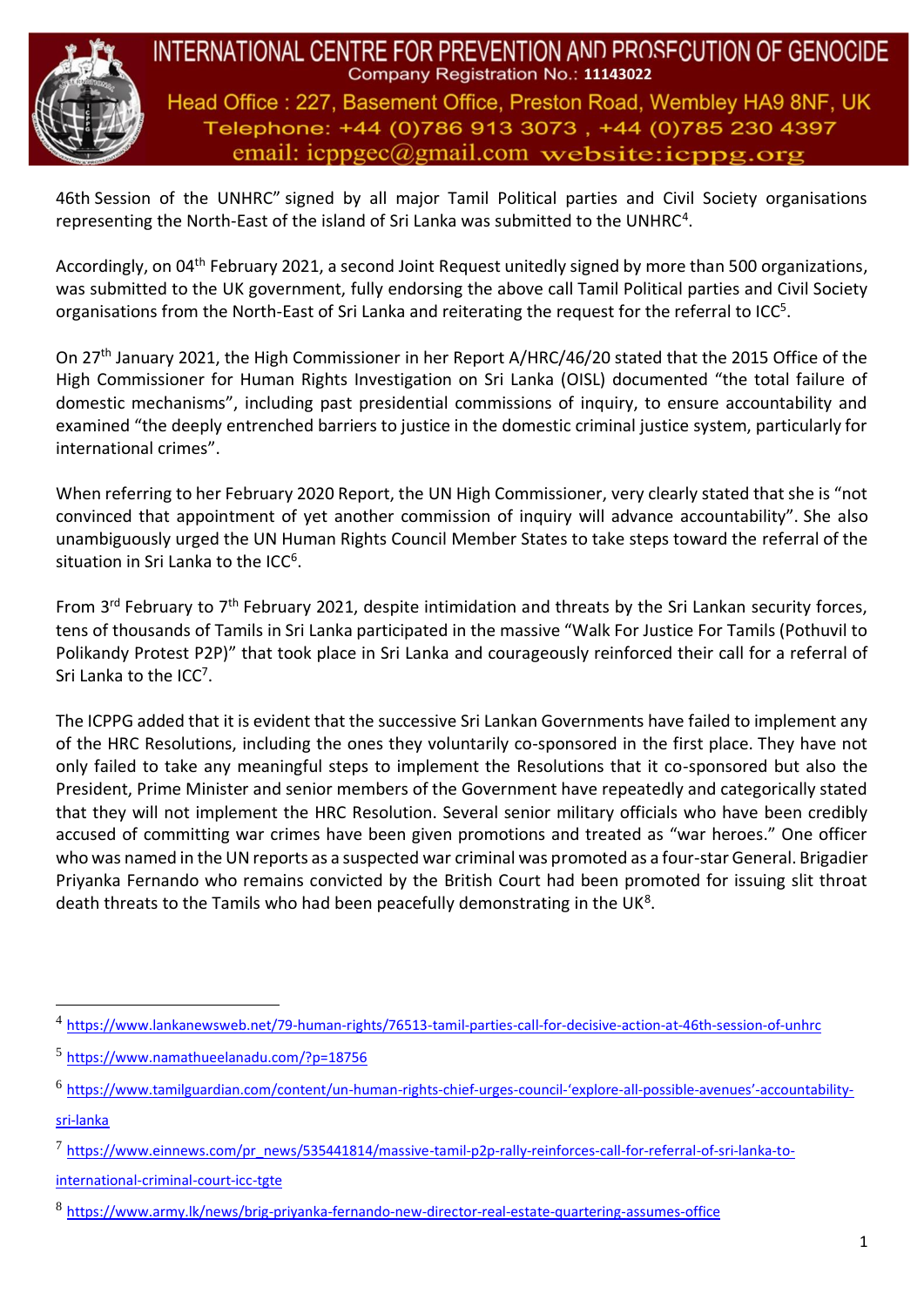

INTERNATIONAL CENTRE FOR PREVENTION AND PROSFCUTION OF GENOCIDE Company Registration No.: 11143022 Head Office: 227, Basement Office, Preston Road, Wembley HA9 8NF, UK Telephone: +44 (0)786 913 3073, +44 (0)785 230 4397 email:  $icpp\alpha$  email.com website:  $icpp\alpha$ .org

Archaeological sites are taken over by the Sri Lankan army to extinguish the Tamil national heritage and destroy the history of the Tamil homeland<sup>9</sup>. As stated above, Through the destruction of monuments, obstruction of equality, elimination of language and history, the Tamil genocide continues unabated in Sri Lanka.

Most significantly, the ICPPG informed the UK government that it continues to receive credible evidence that the torture and sexual abuse against the Tamils in Sri Lanka continue to take place on a systematic and the widespread manner by the security forces in an attempt to instil fear and keep the Tamil community under suppression. After carefully interviewing and investigating the torture victims presented by the ICPPG, the special investigation team appointed by the UN OHCHR concluded that OHCHR they have received credible information about cases of abduction, unlawful detention, torture, and sexual violence by Sri Lanka security forces, which allegedly took place in 2016 to 2018. Accordingly, on 08thFebruary 2019, the High Commissioner for Human Rights, in her annual report A/HRC/40/23 expressed her serious concern that "A preliminary assessment of the information received indicates that there are reasonable grounds to believe that accounts of unlawful abductions and detention and of torture, including incidents of sexual violence against men and women are credible, and that such practices might be continuing in northern Sri Lanka. Such allegations should be the subject of prompt, effective, transparent, independent, and impartial investigations. In the past, the Government has condemned any act of torture, and indicated that any allegation of torture would be properly investigated and prosecuted. OHCHR is not aware of any investigations undertaken to date into the above-mentioned allegations"<sup>10</sup> .

A survey of the Sri Lankan press conducted by the Journalist for Democracy in Sri Lanka (JDS) reveals at least 50 abductions have been reported in the media in 26 months. Most of these incidents involved Tamil victims and the security forces were the alleged perpetrators. They occurred during 2016, 2017 and the first half of 2018. That is equivalent to two incidents a month and nobody knows how many more go unreported by victims or the media<sup>11</sup>. It is very unfortunate that the Colombo based NGOs and the mainstream media in Sri Lanka conveniently chose to ignore this apparent evidence of abduction and torture.

The ICCPG also reported that since the above OHCHR investigations in 2018, the ICPPG has documented at least 100 cases of torture and sexual abuse of Tamils which took place between 2019 and 2021. Most of the cases are corroborated by the forensic medical evidence as well as other independent corroborating evidence. A significant number of them managed to escape, fled Sri Lanka, and sought asylum in the UK. It is also noteworthy that the majority of them were found credible and genuine victims by either the Secretary of State or the British Judges and subsequently granted refugee status in the UK. The most recent victim documented by the ICPPG was in November 2020 who was abducted after participating in the Tamil Memorial Day. The youngest victims are aged between 11 and 15 who were stopped at the checkpoints on the way to school and subjected to sexual exploitation almost daily for years. The ICPPG has also received an incredible number of reports of an increasing number of the mysterious death of Tamils. The fact that most of the bodies were found with torture injuries, it leads to the serious suspicion that were abducted,

<sup>9</sup> [https://www.tamilguardian.com/content/all-sinhala-task-force-sri-lanka%E2%80%99s-%E2%80%98archaeology%E2%80%99](about:blank) [east](about:blank)

<sup>10</sup> [https://ap.ohchr.org/documents/dpage\\_e.aspx?si=A/HRC/40/23](about:blank)

<sup>11</sup> [http://www.jdslanka.org/index.php/news-features/human-rights/810-sri-lanka-two-abductions-reported-every-month](about:blank)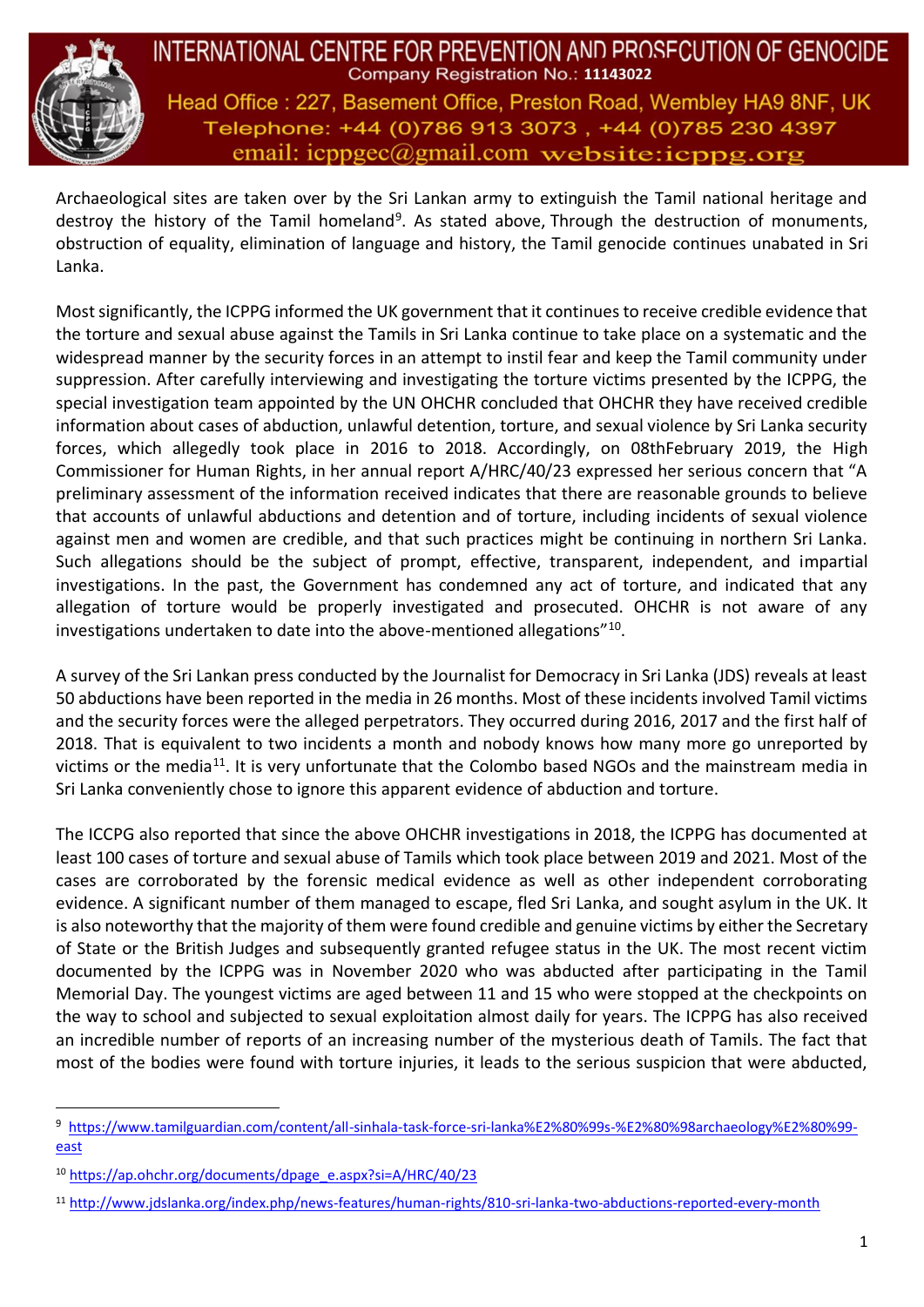

INTERNATIONAL CENTRE FOR PREVENTION AND PROSECUTION OF GENOCIDE Company Registration No.: 11143022 Head Office: 227, Basement Office, Preston Road, Wembley HA9 8NF, UK Telephone: +44 (0)786 913 3073, +44 (0)785 230 4397 email:  $icpp\alpha$ egmail.com website: $icpp\alpha$ .org

tortured, and executed in order to prevent them from escaping from Sri Lanka and testifying against the security forces. The ICPPG has also received reports of abductions in January and February 2021 which the ICPPG is working on to verify. Subject to the consent of the victims and under strict confidentiality protocols, the ICPPG expressed its wiliness to share these cases with UK government and/or any other relevant authorities to confirm the on-going torture, failure of the domestic mechanism to prevent these and the urgent requirement to refer Sri Lanka to the ICC.

In summary, considering the above, the ICPPG stated that it strongly believes that that the UK government will no doubt appreciate the necessity to refer Sri Lanka to the ICC and take the essential steps. On behalf of the victims from Sri Lanka, the ICPPG respectfully requested the UK government to assure us that the resolution which you have kindly agreed to present at the UNHRC in March 2021 does include a provision to refer Sri Lanka to the International Criminal Court (ICC) and to create an International Independent Investigative Mechanism (IIIM).

The UK government failure to respond to any of the above demands and its failure to take into account of any of the demands put forward unitedly by the representatives of the victim community has led the victims feel that they are betrayed by the UK. Hence, the ICPPG has been asked by the victims to take action on their behalf. Accordingly, the ICPPG has been forced to commence the hunger strike without any other option and the final notice had been sent today.

**The ICPPG also calls upon all the Tamil Diaspora Organisations and other Human Rights Organisations to support and show your solidarity to our hunger strike in demand to the UK government to ensure that the Resolution to be presented by the UK at the UNHRC in March 2021 MUST include Referral of Sri Lanka to the International Criminal Court (ICC) and to create an International Independent Investigative Mechanism (IIIM).**

**Ends**

## **For Further Information:**

Mrs Ambihai K Selvakumar BSc, MSc, FCCA, MBA Director, Country Co-ordinator and an Executive Member of the ICPPG

Tel: +44 7852 304 397, Email: [icppguk@gmail.com](about:blank)

Mrs. Christy Nilani Kandeeban BSc, MSc, MSc

Media Coordinator, ICPPG

Tel: +44 7579 781 744, Email: [icppgmedia@gmail.com](about:blank)